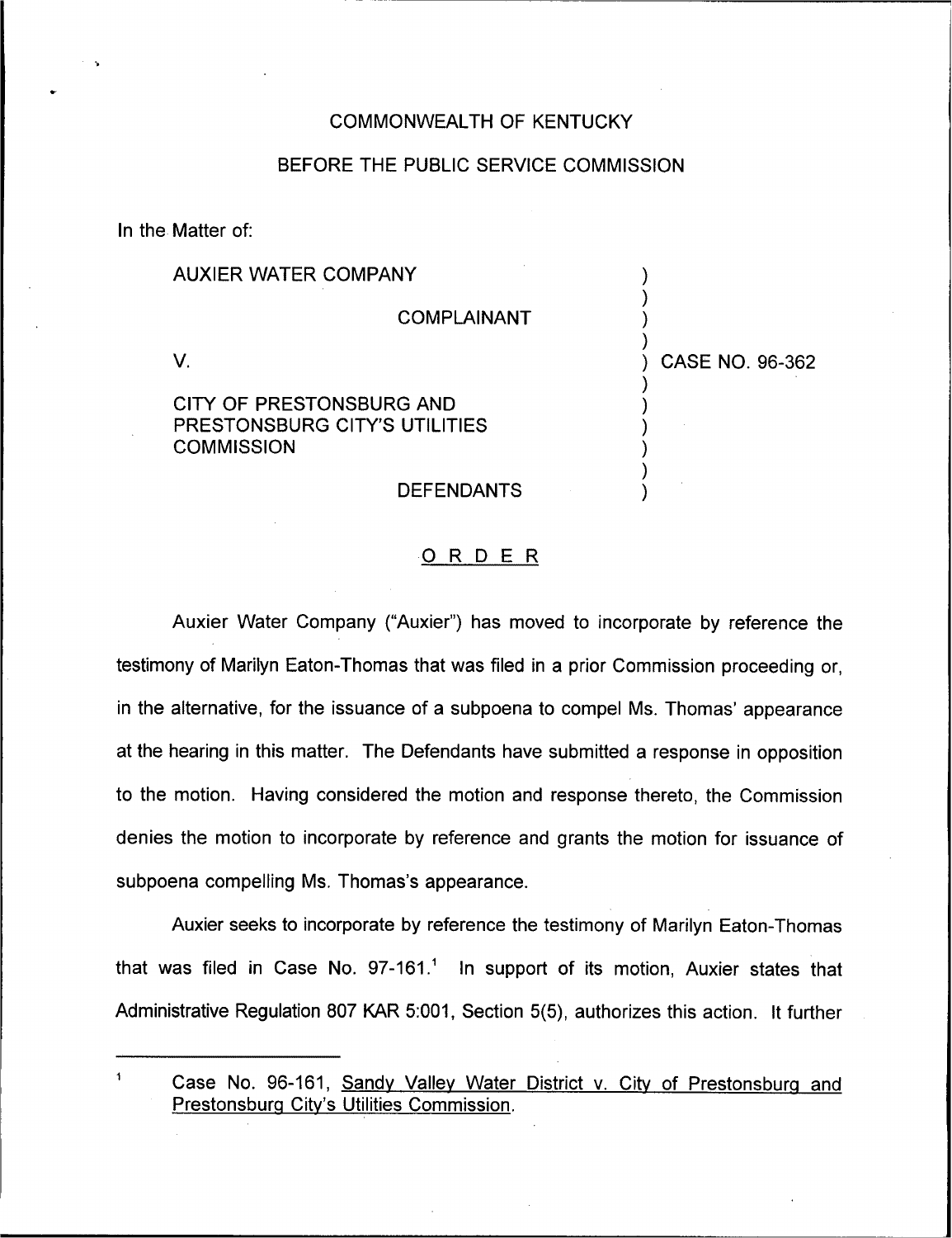states that Ms. Thomas's testimony is relevant to the issues posed in Auxier's Complaint, that the Defendants have had the opportunity at the prior proceeding to cross-examine Ms. Thomas, and that Ms. Thomas would be unduly burdened by having to again appear before the Commission.

Our review of Administrative Regulation 807 KAR 5:001, Section 5(5), fails to support Auxier's contentions. While the regulation permits the incorporation of "documentary evidence," the evidence at issue is clearly testimonial. Moreover, while the Defendants had an opportunity to cross-examine Ms. Thomas in Case No. 96-161, the issues involved in that case are not identical to those in this proceeding. To permit the incorporation of her testimony, therefore, would deprive the Defendants of their right to due process.

The Commission also notes that Auxier has made no showing that Ms. Thomas is unable to testify. To the contrary, it requests a subpoena to compel her appearance if the Commission fails to rule favorably on its motion for incorporation by reference. Absent a showing that Ms. Thomas is unavailable, the Commission finds no basis to grant Auxier's motion.

Recognizing that Ms. Thomas's testimony is pertinent to this proceeding, the Commission finds that a subpoena compelling her appearance should be issued. In view of the limited time remaining before the scheduled hearing, the Commission will not require Auxier to file Ms. Thomas's written direct testimony. To ensure that the Defendants' rights are not prejudiced by the absence of written direct testimony or their inability to submit rebuttal testimony on subjects which Ms. Thomas may address in her

 $-2-$